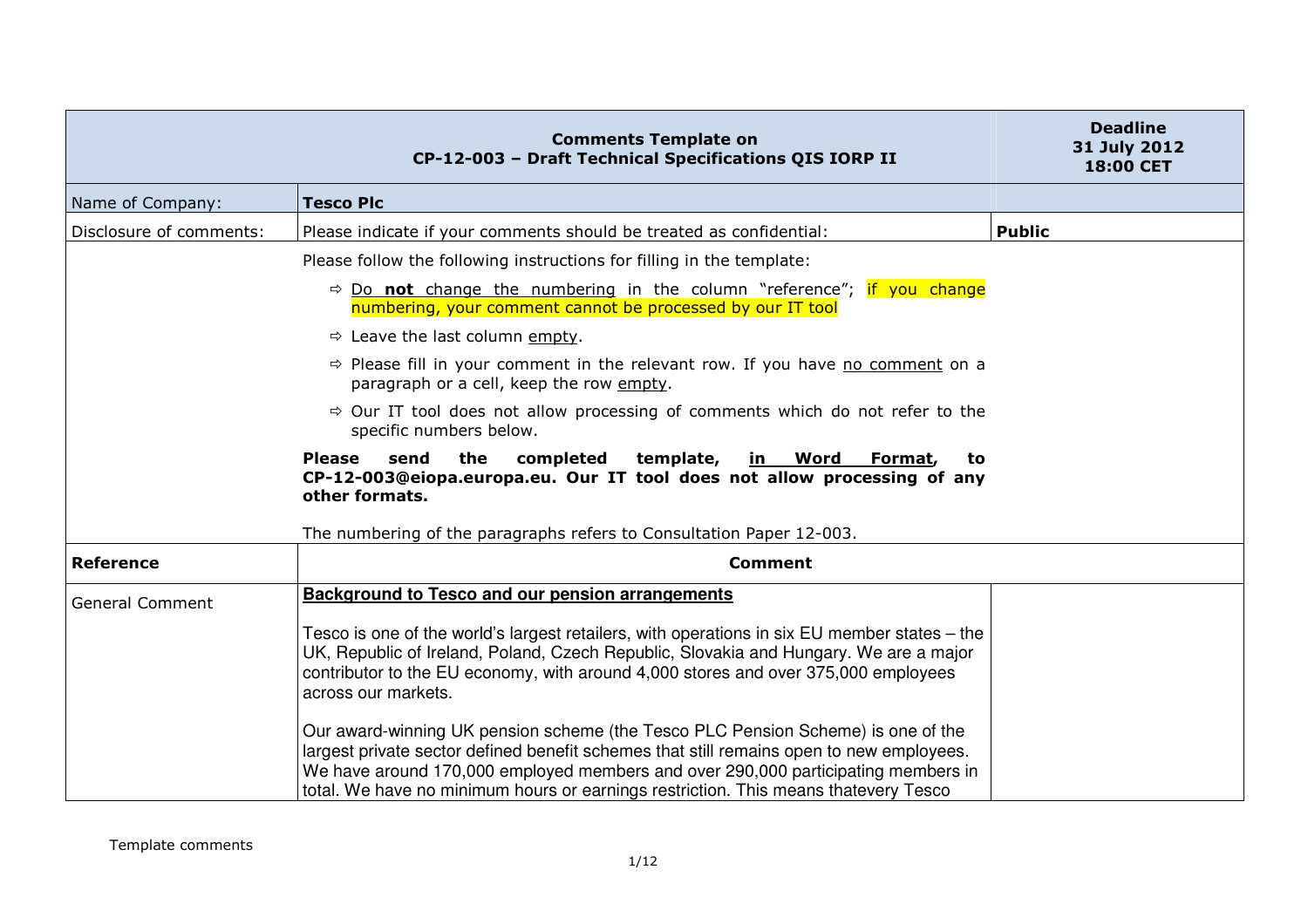| <b>Comments Template on</b><br>CP-12-003 - Draft Technical Specifications QIS IORP II                                                                                                                                                                                                                                                                                                                                                  | <b>Deadline</b><br>31 July 2012<br>18:00 CET |
|----------------------------------------------------------------------------------------------------------------------------------------------------------------------------------------------------------------------------------------------------------------------------------------------------------------------------------------------------------------------------------------------------------------------------------------|----------------------------------------------|
| employee can earn benefits in our scheme – no matter how low their earnings are.                                                                                                                                                                                                                                                                                                                                                       |                                              |
| Almost 60% of our members are female. Over 90% of automatically enrolled staff choose<br>to stay in the scheme and say it is a great way to save for the future.                                                                                                                                                                                                                                                                       |                                              |
| Our Tesco Ireland Pension Scheme also remains open to new employees - with around<br>3,000 employed members in total. Tesco Ireland is one of the few companies in Ireland to<br>continue to offer a defined benefit pension to both new and existing employees.                                                                                                                                                                       |                                              |
| Given the financial significance of our UK defined benefit scheme we have chosen to<br>focus our comments on the potential impact of a Solvency II-style regime on the UK.<br>However, this does not in any way indicate that we believe this is a UK-specific issue. On<br>the contrary, these proposals have significant implications for the wider EU economy and<br>the adequacy of pension provision across all 27 member states. |                                              |
| <b>General Comments</b>                                                                                                                                                                                                                                                                                                                                                                                                                |                                              |
| Tesco fundamentally opposes the application of a Solvency II-style funding regime to<br>defined benefit schemes on principle, as set out in our response to EIOPA's Call for<br>Advice in December 2011. While we support the Commission's objective to achieve<br>adequate, sustainable and safe European pensions systems, we believe a Solvency II-<br>style regime would do nothing to help achieve this goal.                     |                                              |
| We urge the Commission to allow considerably more time for several thorough impact<br>assessments, in order to fully address widely-held concerns around the negative impact of<br>the proposals on pension provision, employers and the EU 2020 growth agenda.                                                                                                                                                                        |                                              |
| A Solvency II-style regime would weaken - not strengthen - EU pension provision                                                                                                                                                                                                                                                                                                                                                        |                                              |
| While the Commission's aim is to improve pension security, Solvency II-style rules would<br>actually reduce adequacy of pension provision for future generations and discourage<br>retirement saving. This is because Solvency II rules would require companies to invest                                                                                                                                                              |                                              |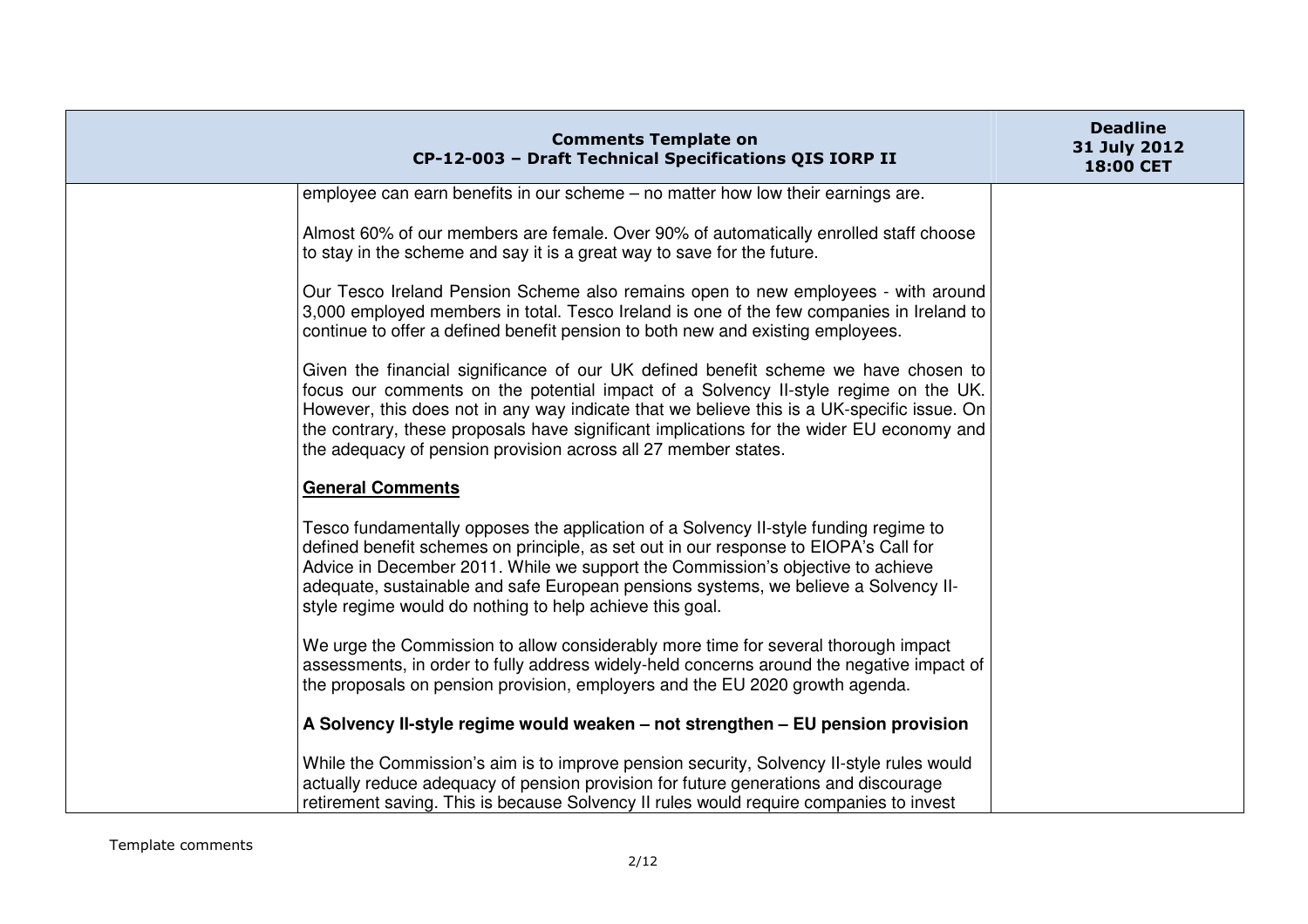| <b>Comments Template on</b><br>CP-12-003 - Draft Technical Specifications QIS IORP II                                                                                                                                                                                                                                                                                                                                                                                       | <b>Deadline</b><br>31 July 2012<br>18:00 CET |
|-----------------------------------------------------------------------------------------------------------------------------------------------------------------------------------------------------------------------------------------------------------------------------------------------------------------------------------------------------------------------------------------------------------------------------------------------------------------------------|----------------------------------------------|
| more in respect of benefits that members have already built up - resulting in less money to<br>spend on future pension provision.                                                                                                                                                                                                                                                                                                                                           |                                              |
| DB schemes would become too costly to run and as a result force companies to close<br>such schemes to all members. Future pension provision would have to be provided by<br>defined contribution (DC) schemes, where members undertake the risk instead of the<br>employer, and companies would be forced to contribute less to these schemes given the<br>higher costs imposed by Solvency II.                                                                             |                                              |
| In a worst case scenario, Solvency II-style proposals could force companies into<br>insolvency. This would lead to job losses and put a strain on the State, as more people<br>are likely to rely on the State in the absence of adequate occupational pensions. Not only<br>does this undermine the Commission's original objective, but also the Flexicurity agenda,<br>which aims to create <i>more</i> security for employees.                                          |                                              |
| Solvency II rules would be disastrous for the EU economy                                                                                                                                                                                                                                                                                                                                                                                                                    |                                              |
| Higher funding requirements would force businesses to divert money away from<br>investment in growth, enterprise and job creation, undermining the EU's economic goals<br>at a critical time. In practical terms, this may restrict Tesco's capital for store development,<br>Regeneration Partnership schemes and jobs for the long-term unemployed. This may also<br>lead to a loss of tax revenue for the State in the form of corporation and income taxes,<br>and VAT. |                                              |
| The proposals could also destabilise already volatile financial markets and drive capital<br>out of the EU. Pension funds would be forced to shift to low-return investment strategies,<br>choosing bonds over equities, which could significantly impact companies' share prices<br>and their ability to raise capital in the markets.                                                                                                                                     |                                              |
| The current IORP Directive works well and respects subsidiarity                                                                                                                                                                                                                                                                                                                                                                                                             |                                              |
| Given the diversity of member states' pension arrangements, which are tied to national                                                                                                                                                                                                                                                                                                                                                                                      |                                              |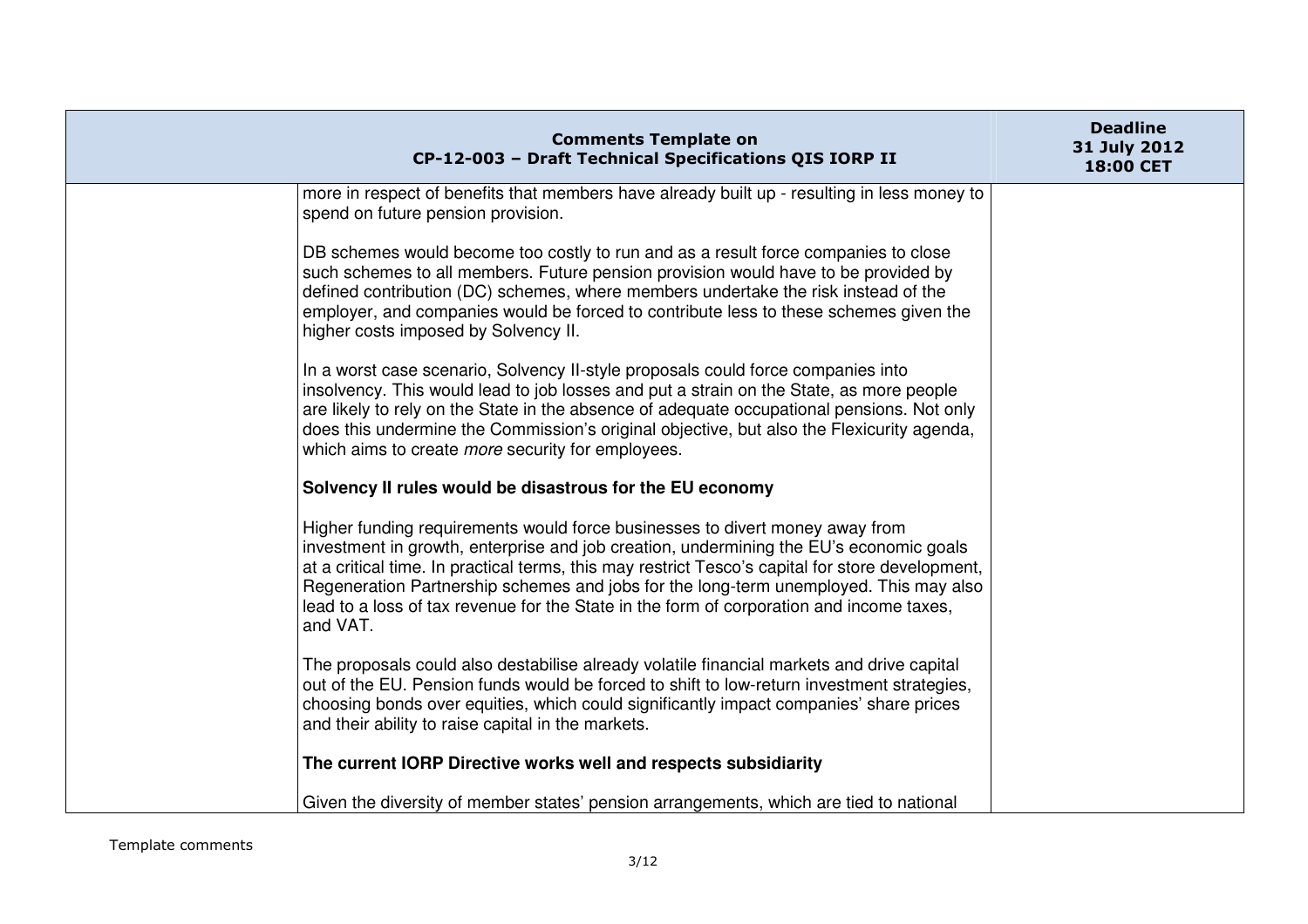|     | <b>Comments Template on</b><br>CP-12-003 - Draft Technical Specifications QIS IORP II                                                                                                                                                                                                                                                                                                                                                                                                                                                                                                               | <b>Deadline</b><br>31 July 2012<br>18:00 CET |
|-----|-----------------------------------------------------------------------------------------------------------------------------------------------------------------------------------------------------------------------------------------------------------------------------------------------------------------------------------------------------------------------------------------------------------------------------------------------------------------------------------------------------------------------------------------------------------------------------------------------------|----------------------------------------------|
|     | social and labour laws, it is not appropriate to impose a rigid funding regime for all.                                                                                                                                                                                                                                                                                                                                                                                                                                                                                                             |                                              |
|     | The UK system works very well and already provides a strong governance and funding<br>framework, which has proven robust during the economic crisis. A number of different<br>security mechanisms are already in place, including the Pension Protection Fund, the<br>Pensions Regulator and "debt on employer" regulations, which prevent an employer from<br>abandoning a scheme if it is not fully funded. In many cases, assets set aside for pension<br>benefits are also underpinned by contingent assets from the company to provide further<br>security in the case of employer insolvency. |                                              |
|     | A solvency regime for the insurance sector is inappropriate for pension funds                                                                                                                                                                                                                                                                                                                                                                                                                                                                                                                       |                                              |
|     | We agree with the European Economic and Social Committee's opinion <sup>1</sup> that insurance<br>companies and occupational schemes are not comparable, and therefore reject the idea<br>that there should be a level playing field. Firstly, unlike insurance companies, workplace<br>pension funds do not operate on a commercial basis - they are part of an employer's<br>benefit package for staff.                                                                                                                                                                                           |                                              |
|     | Secondly, Solvency II was specifically designed to address the short term volatility risks in<br>the insurance sector. It would be wrong to apply the regime to pension funds, which are<br>long-term in nature. Unlike in the insurance sector where once the premium has been<br>collected there is no other funding to make up the shortfall, in pension funds employers<br>and trustees regularly monitor the funding position of the fund and companies regularly<br>pay in additional money when needed.                                                                                      |                                              |
| Q1. | The consultation period is far too short for such complex and lengthy proposals                                                                                                                                                                                                                                                                                                                                                                                                                                                                                                                     |                                              |
|     | Six weeks is far too short a consultation period for such important policy proposals which<br>have significant implications for employers, pension holders and the EU's 2020 growth                                                                                                                                                                                                                                                                                                                                                                                                                 |                                              |

 $1$  European Economic and Social Affairs Committee (July 2012), Opinion on the White paper - An agenda for adequate, safe and sustainable pensions, COM(2012)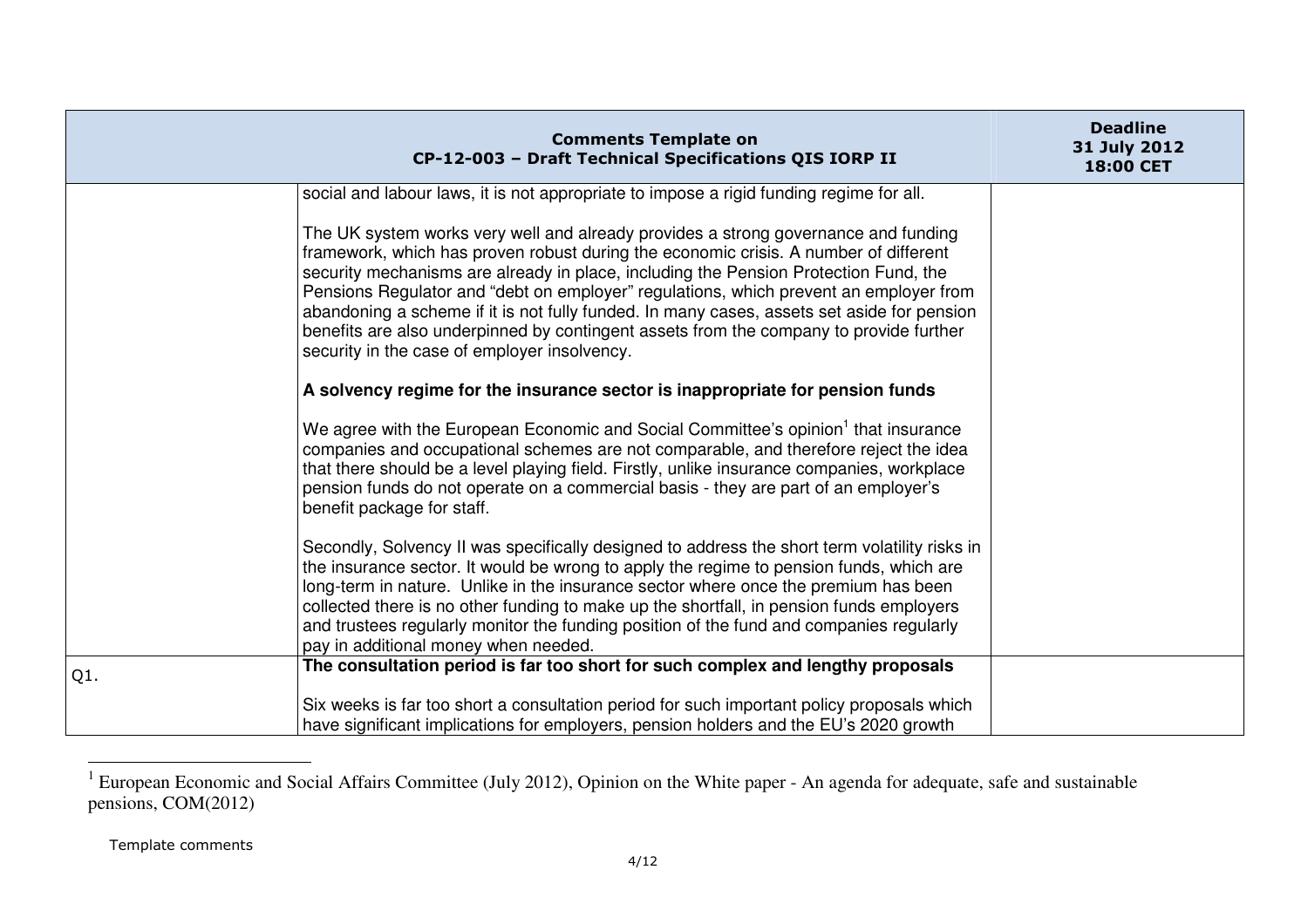| <b>Comments Template on</b><br>CP-12-003 - Draft Technical Specifications QIS IORP II                                                                                                                                                                                                                                                                                                                                                                                                                                                                                                                                                                                                                                                                                                                                    | <b>Deadline</b><br>31 July 2012<br>18:00 CET |
|--------------------------------------------------------------------------------------------------------------------------------------------------------------------------------------------------------------------------------------------------------------------------------------------------------------------------------------------------------------------------------------------------------------------------------------------------------------------------------------------------------------------------------------------------------------------------------------------------------------------------------------------------------------------------------------------------------------------------------------------------------------------------------------------------------------------------|----------------------------------------------|
| agenda. Given the length and complexity of the consultation document, there is simply<br>insufficient time for stakeholders to be able to fully understand and analyse the complex<br>calculations put forward in the Holistic Balance Sheet (HBS). This is particularly the case<br>where entirely new concepts have been proposed, such as how to value the sponsor<br>covenant and pension protection schemes. These aspects could be addressed in a QIS in<br>their own right given their significance to IORP scheme security.                                                                                                                                                                                                                                                                                      |                                              |
| Furthermore, we wish to record that the consultation fails to meet the Commission's own<br>general principles and minimum standards for EU consultations, which stipulates a<br>minimum of 8 weeks <sup>2</sup> .                                                                                                                                                                                                                                                                                                                                                                                                                                                                                                                                                                                                        |                                              |
| The wider IORP Directive review process is being rushed and is not conducive to<br>sound policy making                                                                                                                                                                                                                                                                                                                                                                                                                                                                                                                                                                                                                                                                                                                   |                                              |
| We are concerned that the wider IORP Directive review process is being rushed and will<br>not lead to carefully considered legislative proposals. The Holistic Balance Sheet and<br>proposals concerning Pillar 2 and Pillar 3 of the Solvency II Directive raise many<br>challenging issues which require more detailed examination through several rounds of<br>QIS. Indeed, EIOPA has carried out no fewer than five QIS exercises in its assessment of<br>the impact of the Solvency II Directive on the insurance sector. Given we are dealing with<br>the same substantive matters $-$ capital adequacy and risk management requirements $-$<br>with the additional complexity of valuing sponsor support and the PPF, there is no reason<br>why pension funds should not be given the same careful consideration. |                                              |
| It may also be prudent for the Commission to complete its impact assessment of the<br>Solvency II Directive on the insurance sector before proceeding further with the IORP<br>Directive review. The Solvency II Directive is still a work in progress and many would<br>agree it has not been a smooth process. Given the importance of pension funds to future<br>economic growth and investment, it would be sensible to wait until Solvency II has been                                                                                                                                                                                                                                                                                                                                                              |                                              |

<sup>&</sup>lt;sup>2</sup> http://eur-lex.europa.eu/LexUriServ/LexUriServ.do?uri=COM:2002:0704:FIN:EN:PDF

Template comments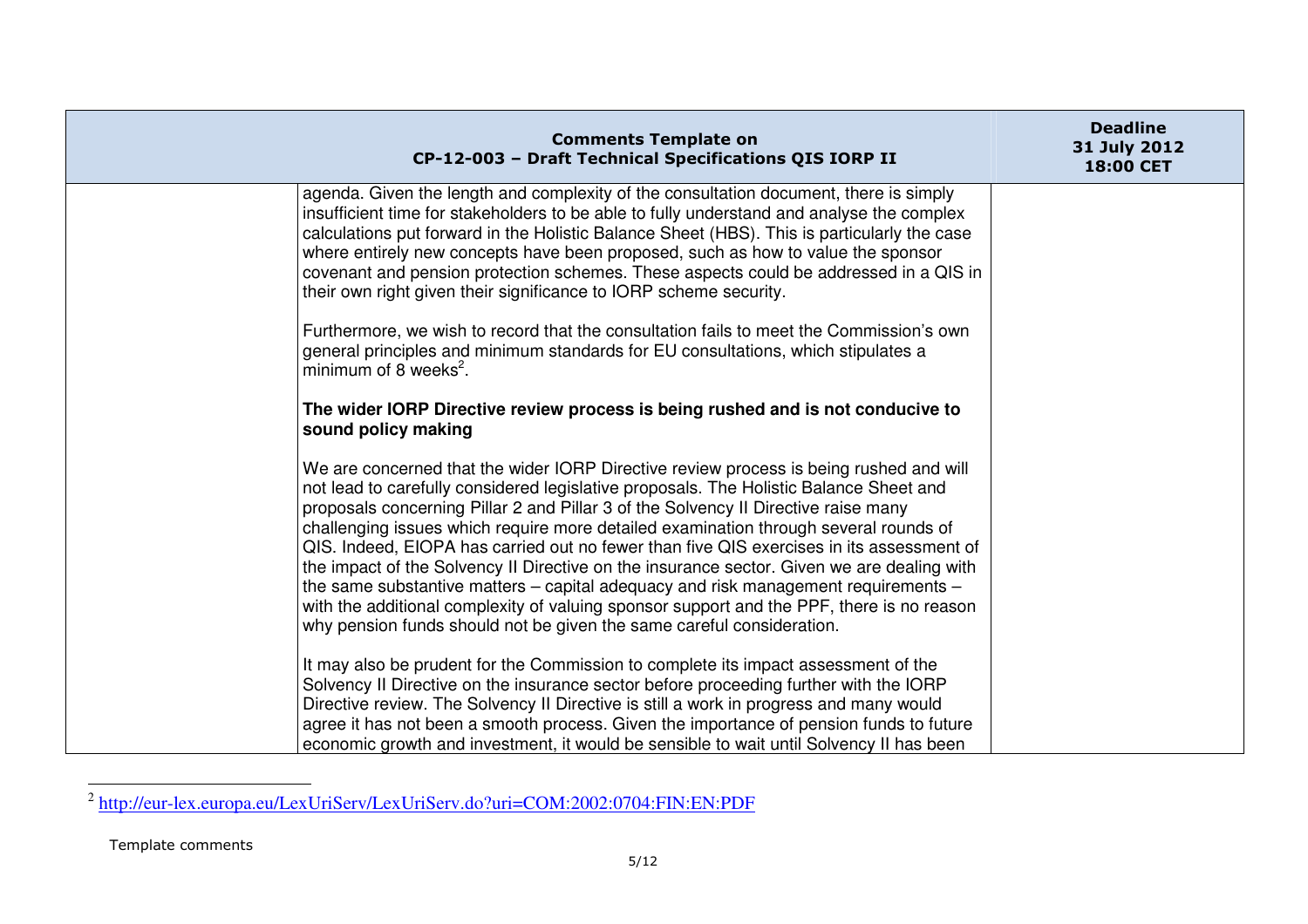|                        | <b>Comments Template on</b><br>CP-12-003 - Draft Technical Specifications QIS IORP II                                                                                                                                                                                                                                                                                                                                                                                                                                                                                                                                                                                                                                                                                                                                                                                                                                                                                                                                                                                                                                                                                                                                                                                                                                                                                                                                                                                                                                                                                                                                                                                                                                                                                                                                                                                                                  | <b>Deadline</b><br>31 July 2012<br><b>18:00 CET</b> |
|------------------------|--------------------------------------------------------------------------------------------------------------------------------------------------------------------------------------------------------------------------------------------------------------------------------------------------------------------------------------------------------------------------------------------------------------------------------------------------------------------------------------------------------------------------------------------------------------------------------------------------------------------------------------------------------------------------------------------------------------------------------------------------------------------------------------------------------------------------------------------------------------------------------------------------------------------------------------------------------------------------------------------------------------------------------------------------------------------------------------------------------------------------------------------------------------------------------------------------------------------------------------------------------------------------------------------------------------------------------------------------------------------------------------------------------------------------------------------------------------------------------------------------------------------------------------------------------------------------------------------------------------------------------------------------------------------------------------------------------------------------------------------------------------------------------------------------------------------------------------------------------------------------------------------------------|-----------------------------------------------------|
| pension scheme funding | properly implemented by member states.<br>In this regard, we are pleased that Commissioner Barnier intends to publish a Green<br>Paper on the impact of financial regulation on the insurance sector's ability to make long-<br>term investments. It is vital that any future EU regulation does not impede pension funds<br>from providing and channelling long-term investment.<br>The consultation fails to indicate the real impact of the Holistic Balance Sheet on<br>It is impossible for stakeholders to make sensible judgements on the QIS methodology<br>and give robust responses without knowing how the HBS would work in practice. The<br>consultation simply sets out the methodology and formulae for the valuation of assets and<br>liabilities, without stating the implications of using these calculations: what funding actions<br>would Trustees or employers have to take if the HBS did not balance, and within what<br>timescales? There is also no indication of how the HBS would affect current funding<br>requirements in the UK and in specific IORPs.<br>EIOPA should take a principles-based approach to funding requirements, leaving<br>implementation to individual member states<br>The task of devising a robust funding methodology that caters for different markets, types<br>of pension provision and legal frameworks across 27 national pension systems is a<br>Herculean one. EIOPA would be better placed to set out a broad framework and allow<br>individual member states to implement these principles. This would ensure that the<br>funding requirements are flexible enough to allow for both pension system differences<br>between member states and differences between individual IORPs. It would also keep<br>costs and time dedicated to these calculations to a minimum, as they could be integrated<br>into existing funding requirements. |                                                     |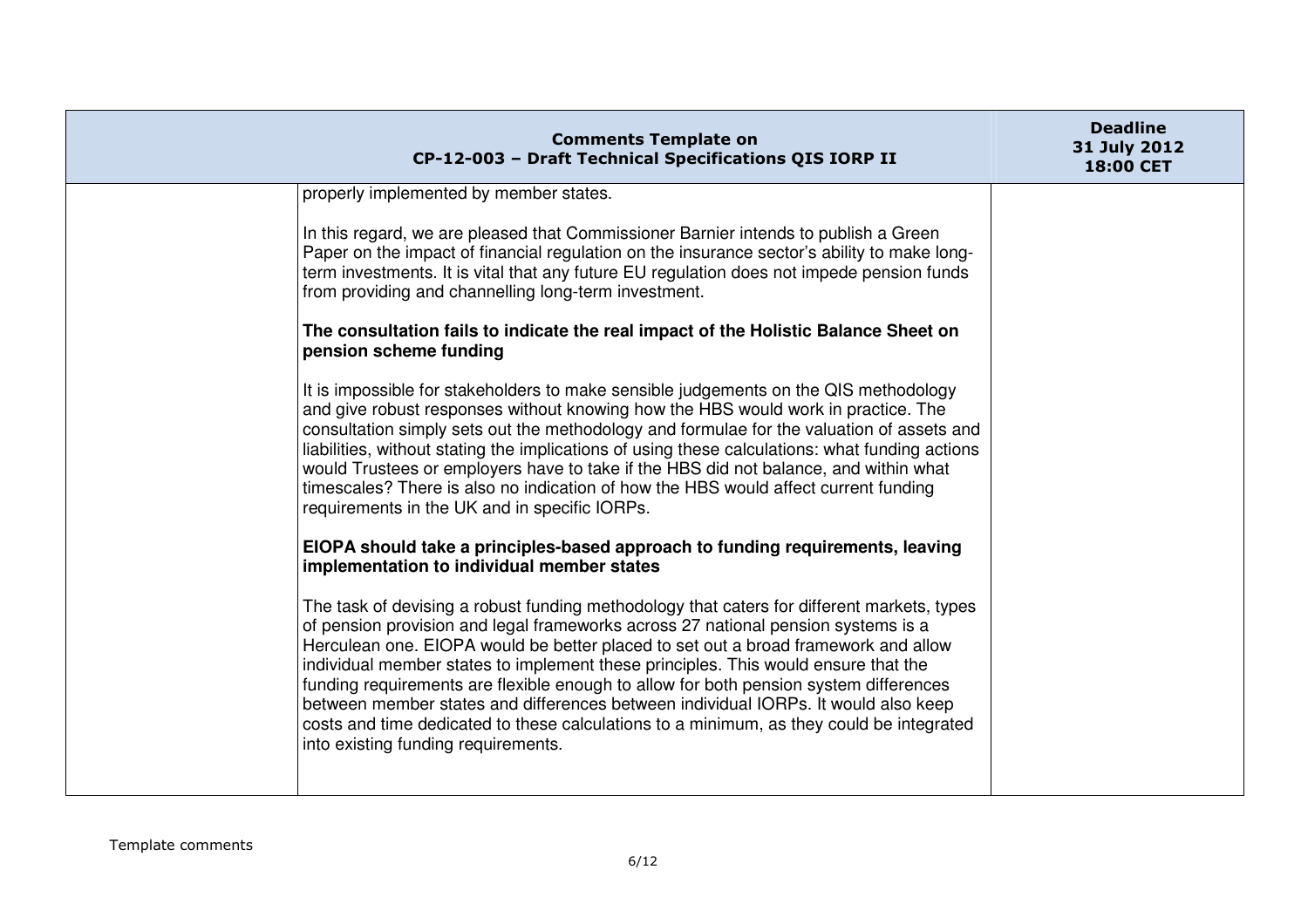|        | <b>Comments Template on</b><br>CP-12-003 - Draft Technical Specifications QIS IORP II                                                                                                                                                                                                                                                                                                                                                                                                                                                                                                    | <b>Deadline</b><br>31 July 2012<br>18:00 CET |
|--------|------------------------------------------------------------------------------------------------------------------------------------------------------------------------------------------------------------------------------------------------------------------------------------------------------------------------------------------------------------------------------------------------------------------------------------------------------------------------------------------------------------------------------------------------------------------------------------------|----------------------------------------------|
| $Q2$ . | The proposed approach to valuing pension protection schemes and sponsor<br>covenant is too complex                                                                                                                                                                                                                                                                                                                                                                                                                                                                                       |                                              |
|        | EIOPA's proposed approach to valuing pension protection schemes and sponsor<br>covenant is far too complex, creating unnecessary extra work and increased costs with no<br>added value. Again, it is a very difficult task to devise a formula to value 27 different<br>pension systems with varying security mechanisms. We believe EIOPA would be better<br>placed to devise a broad framework, leaving the detailed methodology and<br>implementation to member states, with the flexibility to cater for the different<br>circumstances of individual IORPs and security mechanisms. |                                              |
|        | Furthermore, it is impossible to give meaningful comments on EIOPA's proposals when it<br>has specified that the techniques outlined for pension protection schemes and sponsor<br>covenant may not be the ones that will be implemented in practice. In this regard, it would<br>also be helpful for EIOPA to share the spreadsheets on valuing the pension protection<br>scheme with stakeholders, as this would improve the quality of consultation responses in<br>this area.                                                                                                        |                                              |
|        | In general, we ask that a simpler method is adopted and the consultation is extended to<br>give more time for the industry to explore alternatives.                                                                                                                                                                                                                                                                                                                                                                                                                                      |                                              |
|        | Pension Protection Schemes and additional security mechanisms should be<br>recognised in the Holistic Balance Sheet                                                                                                                                                                                                                                                                                                                                                                                                                                                                      |                                              |
|        | We are very concerned that EIOPA is considering omitting pension protection schemes<br>from the HBS. The UK's Pension Protection Fund (PPF) is a fundamental part of the UK<br>pension system. In the UK, companies with a defined benefit scheme pay a levy to the<br>PPF. The levy ensures that, in the event of employer insolvency, the PPF can provide a<br>significant proportion of the member's original benefits.                                                                                                                                                               |                                              |
|        | Including the PPF in the HBS would also provide an objective representation of the                                                                                                                                                                                                                                                                                                                                                                                                                                                                                                       |                                              |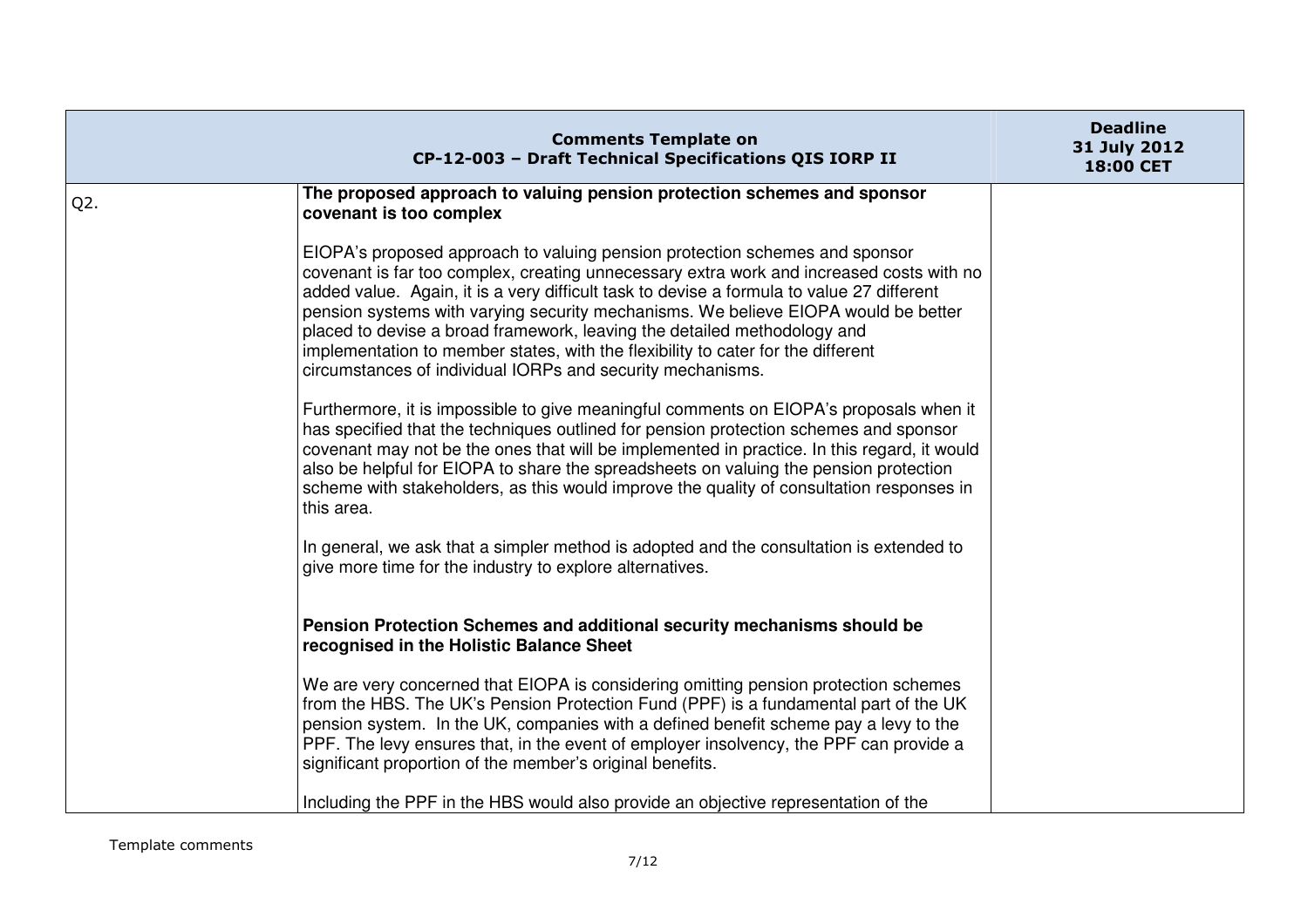|     | <b>Comments Template on</b><br>CP-12-003 - Draft Technical Specifications QIS IORP II                                                                                                                                                                                                                                                                                                                                                                                                                                                                                        | <b>Deadline</b><br>31 July 2012<br>18:00 CET |
|-----|------------------------------------------------------------------------------------------------------------------------------------------------------------------------------------------------------------------------------------------------------------------------------------------------------------------------------------------------------------------------------------------------------------------------------------------------------------------------------------------------------------------------------------------------------------------------------|----------------------------------------------|
|     | "solvency" position of an IORP. This would usefully allow direct comparison of the<br>financial position of IORPs in different member states.                                                                                                                                                                                                                                                                                                                                                                                                                                |                                              |
|     | The HBS fails to recognise the value of good governance - one of the strongest<br>mechanisms to ensure pension security in the UK                                                                                                                                                                                                                                                                                                                                                                                                                                            |                                              |
|     | The Holistic Balance sheet fails to take into account the benefit that strong governance<br>structures have in improving the security of members' benefits. In the UK we have formal<br>Trustee boards who have a legal duty to regularly monitor and challenge companies as<br>part of the funding regime. We also have the Pensions Regulator who has the power to<br>force companies to pay more into the pension scheme. These elements should also be<br>recognised and included as "assets" on the HBS.                                                                |                                              |
| Q3. | Many of the assumptions to value assets and liabilities in the Holistic Balance<br>Sheet are arbitrary                                                                                                                                                                                                                                                                                                                                                                                                                                                                       |                                              |
|     | We have concerns that some of the assumptions used to value assets and liabilities (for<br>example, the 2% inflation rate; 8% risk free margin and 50% shareholder funds to value<br>the sponsor covenant) are arbitrary, with no clear rationale behind the figures.                                                                                                                                                                                                                                                                                                        |                                              |
|     | More generally, we question whether it is possible and even wise to prescribe such figures<br>given we are operating in an uncertain economic climate. EIOPA should take a less<br>prescriptive approach so that pension funds have the flexibility to adjust their asset mix<br>and manage liabilities to account for market fluctuations. By setting these assumptions,<br>EIOPA will be injecting further volatility and short termism into the pension funding<br>framework. We would urge EIOPA to adopt a flexible approach given the long term nature<br>of pensions. |                                              |
|     | The draft technical specifications are not sufficiently clear for pension funds                                                                                                                                                                                                                                                                                                                                                                                                                                                                                              |                                              |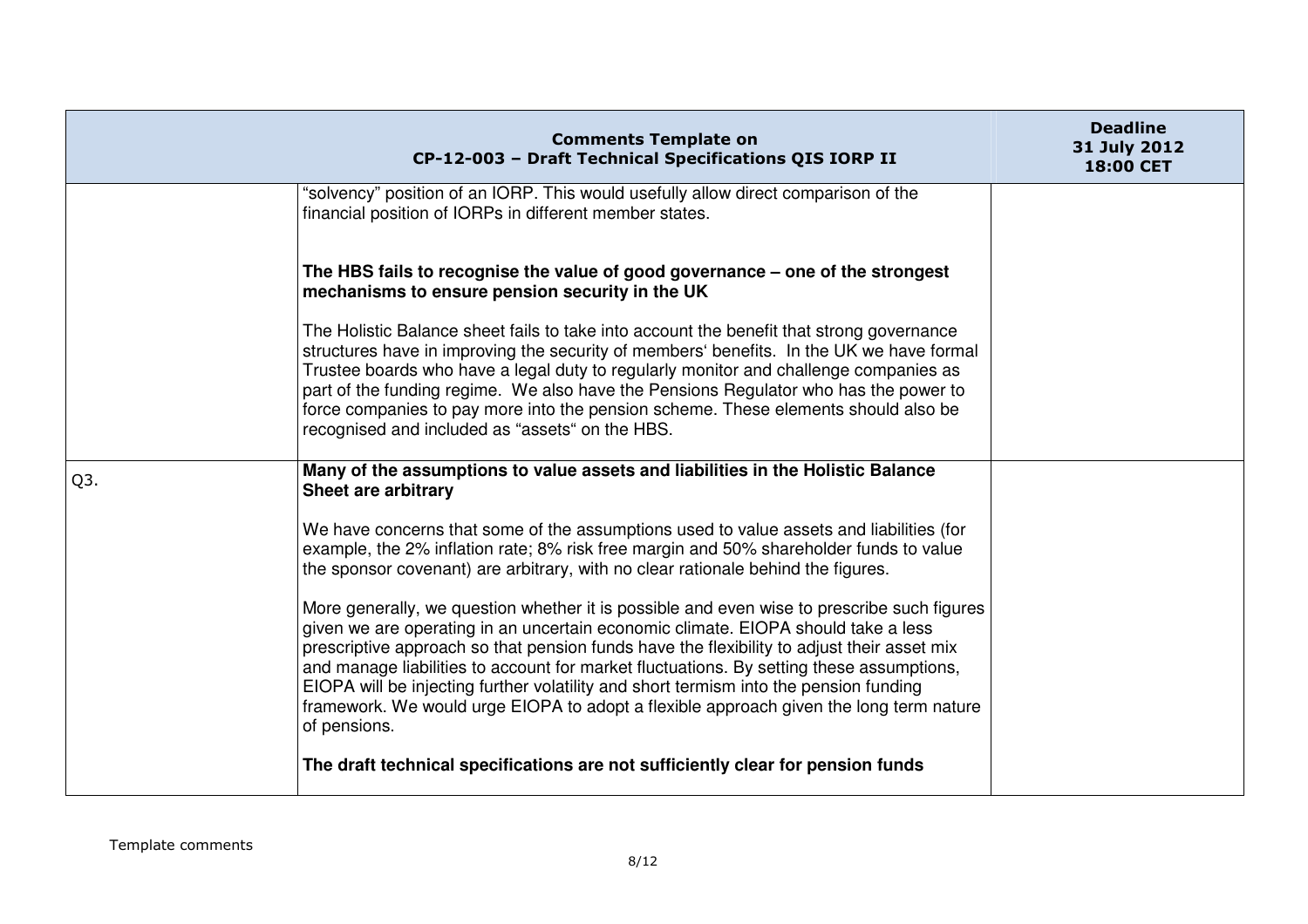|     | <b>Comments Template on</b><br>CP-12-003 - Draft Technical Specifications QIS IORP II                                                                                                                                                                                                                                                                                                                                                                                                                                                                                                                                                                                                                                                                                                                                                                                                                                               | <b>Deadline</b><br>31 July 2012<br>18:00 CET |
|-----|-------------------------------------------------------------------------------------------------------------------------------------------------------------------------------------------------------------------------------------------------------------------------------------------------------------------------------------------------------------------------------------------------------------------------------------------------------------------------------------------------------------------------------------------------------------------------------------------------------------------------------------------------------------------------------------------------------------------------------------------------------------------------------------------------------------------------------------------------------------------------------------------------------------------------------------|----------------------------------------------|
|     | While elements of the draft technical specifications lifted directly from the Solvency II<br>Directive will be very familiar to the insurance community, they will not be understandable<br>to the vast majority of UK pension schemes who have not been part of the development of<br>the Solvency II.                                                                                                                                                                                                                                                                                                                                                                                                                                                                                                                                                                                                                             |                                              |
| Q4. | The consultation and future QIS pose huge, unnecessary cost to pension funds<br>Given the lengthy and complex nature of this consultation, analysing the proposed<br>calculations will involve huge additional cost and resource for pension funds. Employer<br>sponsors will have to spend substantial sums on consultancy and actuarial fees – money<br>which would otherwise be put into the pension fund. Similarly, participating in the future<br>QIS will also be a very costly exercise.<br>We do not see the value of introducing an entirely new methodology when the current UK<br>system works very well and provides a strong security and funding framework. A number<br>of different security mechanisms are already in place, including the Pension Protection<br>Fund, the Pensions Regulator and "debt on employer" regulations, which prevent an<br>employer from abandoning a scheme if it is not fully funded. |                                              |
| Q5. | No. As discussed above, the consultation provides no indication of how the HBS will be<br>used in practice and as a result the guidance on how to set up and value the HBS is<br>effectively meaningless.<br>Furthermore, we are unable to comment on the guidance as we would need to outsource<br>valuation of the Holistic Balance Sheet to consultants or actuaries at significant cost. The<br>calculations are far too complex and resource-intensive to carry out internally, and would<br>add an additional layer of complexity to the existing UK funding framework.                                                                                                                                                                                                                                                                                                                                                       |                                              |
| Q6. | No. Simplification of the valuation of the Holistic Balance Sheet has no meaning without<br>knowing how the HBS will be used in practice. Also, as stated previously, no rationale has                                                                                                                                                                                                                                                                                                                                                                                                                                                                                                                                                                                                                                                                                                                                              |                                              |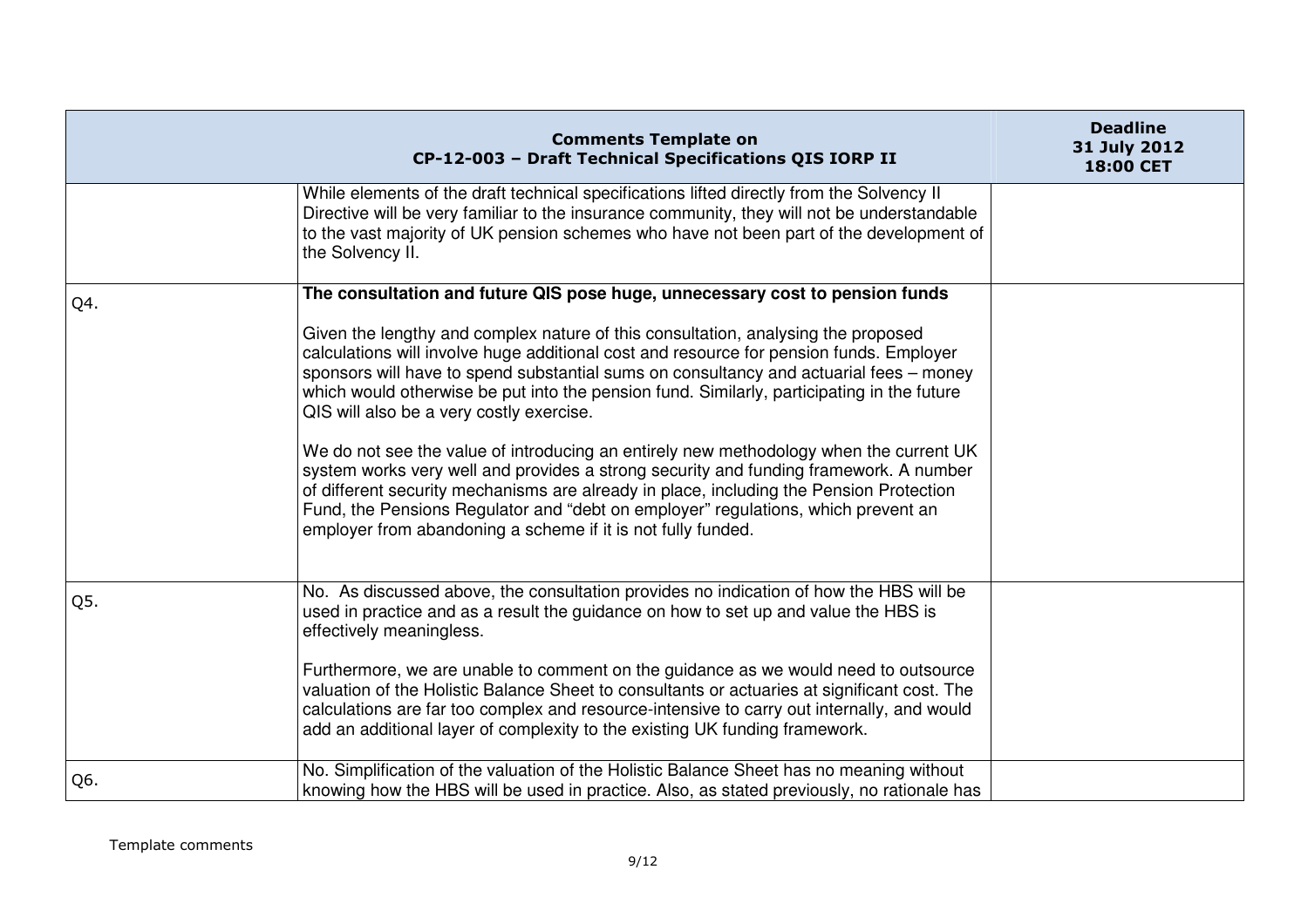|      | <b>Comments Template on</b><br>CP-12-003 - Draft Technical Specifications QIS IORP II                                                                                                                                                                                                                                                                                                                                                                                             | <b>Deadline</b><br>31 July 2012<br>18:00 CET |
|------|-----------------------------------------------------------------------------------------------------------------------------------------------------------------------------------------------------------------------------------------------------------------------------------------------------------------------------------------------------------------------------------------------------------------------------------------------------------------------------------|----------------------------------------------|
|      | been provided for certain assumptions and simplifications, i.e. a risk margin of 8%, so we<br>are unable to give meaningful comments.                                                                                                                                                                                                                                                                                                                                             |                                              |
|      | Additional time is needed to explore and understand the proposals and discuss<br>alternatives.                                                                                                                                                                                                                                                                                                                                                                                    |                                              |
| Q7.  | The reference to "recent tables" is not clearly defined.                                                                                                                                                                                                                                                                                                                                                                                                                          |                                              |
|      | We do not expect the principle to be an issue for UK IORPs. However, it is not feasible to<br>envisage a single mortality trend but rather different trends, which will vary by sector of the<br>workforce and by member state.                                                                                                                                                                                                                                                   |                                              |
| Q8.  | We require more time to explore this element further. It is important, however, that salary<br>increases to 'past service' benefits are considered 'discretionary', where an employer has<br>the option to cease the salary link in the future.                                                                                                                                                                                                                                   |                                              |
| Q9.  |                                                                                                                                                                                                                                                                                                                                                                                                                                                                                   |                                              |
| Q10. | As stated in Question 2, the proposed approach to valuing pension protection schemes<br>and the sponsor covenant is too complex. Again, it is a very difficult task to devise a<br>formula to value 27 different pension systems with varying security mechanisms.                                                                                                                                                                                                                |                                              |
|      | We believe EIOPA would be better placed to devise a broad framework, leaving the<br>detailed methodology and implementation to member states, with the flexibility to cater for<br>the different circumstances of individual IORPs and security mechanisms.                                                                                                                                                                                                                       |                                              |
|      | Furthermore, it is impossible to give meaningful comments on EIOPA's proposals when it<br>has specified that the techniques outlined for pension protection schemes and sponsor<br>covenant may not be the ones that will be implemented in practice. In this regard, it would<br>also be helpful for EIOPA to share the spreadsheets on valuing the pension protection<br>scheme with stakeholders, as this would improve the quality of consultation responses in<br>this area. |                                              |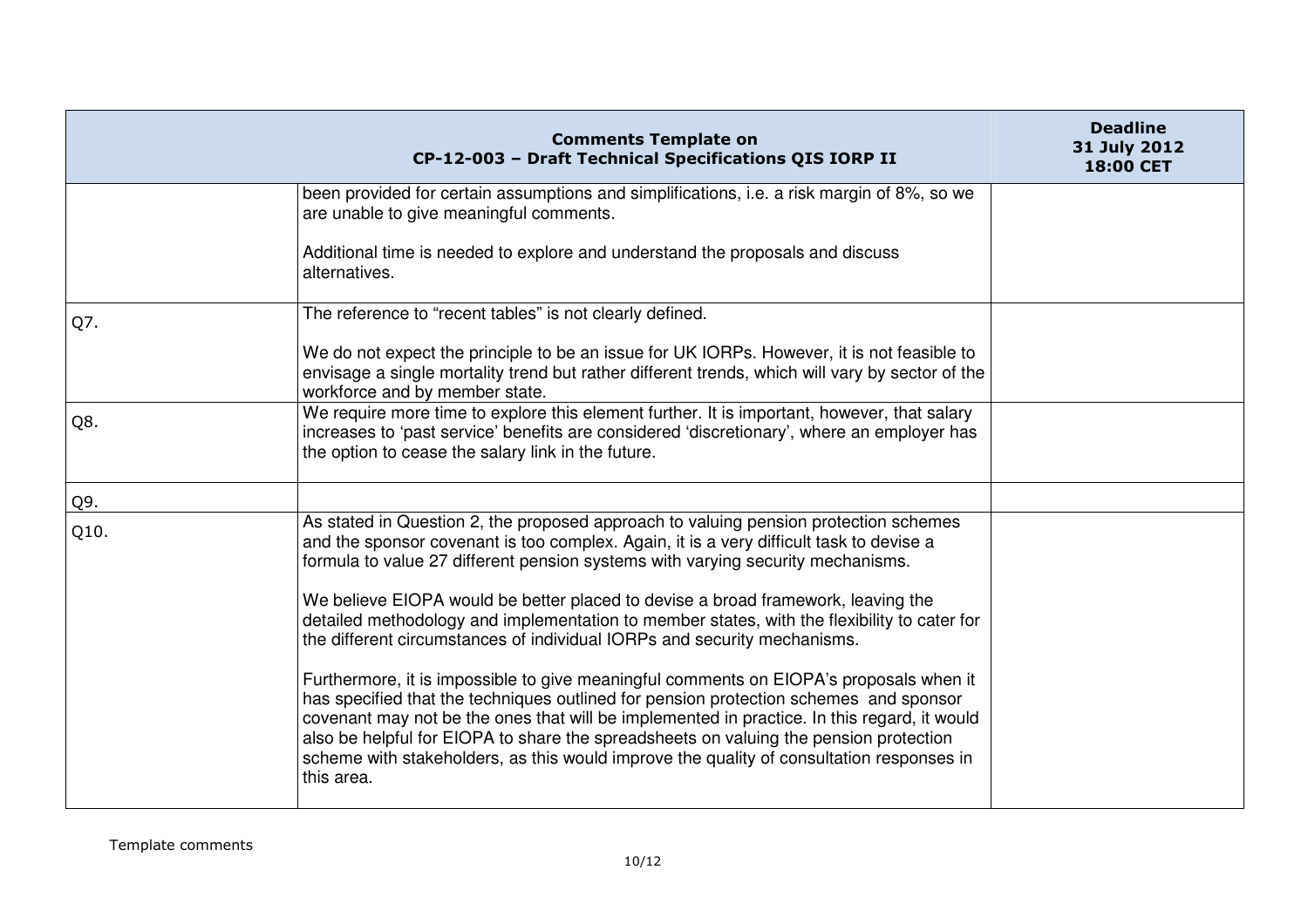|      | <b>Comments Template on</b><br>CP-12-003 - Draft Technical Specifications QIS IORP II                                                                                                                                                                                                                                                 | <b>Deadline</b><br>31 July 2012<br>18:00 CET |
|------|---------------------------------------------------------------------------------------------------------------------------------------------------------------------------------------------------------------------------------------------------------------------------------------------------------------------------------------|----------------------------------------------|
| Q11. | The parameters should be scheme and sponsor-specific.                                                                                                                                                                                                                                                                                 |                                              |
|      | We have concerns with using 'credit rating' to determine the risk of default as there are<br>many factors that need to be taken into account in addition to credit rating. Furthermore,<br>not all companies will have a credit rating, and so a more inclusive factor should be<br>considered.                                       |                                              |
|      | It is also unclear in the guidance who the 'sponsor' is, i.e. where there are multiple<br>employers or complicated Group structures.                                                                                                                                                                                                  |                                              |
| Q12. | The methodology is far too complex to understand. Pension schemes who can afford to<br>undertake the calculations may well simplify the methodology, which will lead to spurious<br>results. We believe further time should be provided to allow consideration of alternative<br>approaches.                                          |                                              |
| Q13. |                                                                                                                                                                                                                                                                                                                                       |                                              |
| Q14. | We welcome the principle of including the Level B discount rate, and believe more time<br>should be given to explore and understand how this will be used in the HBS.                                                                                                                                                                 |                                              |
| Q15. | No. As stated in Question 3, the 2% inflation rate is arbitrary, with no clear rationale<br>behind the figure. Inflation should be market-related. The 3% expected salary growth is<br>also arbitrary and should instead be set on a case-by-case basis, depending on what<br>pension fund Trustees and the company deem appropriate. |                                              |
|      | More generally, we question whether it is possible and even wise to prescribe such figures<br>given we are operating in an uncertain economic climate. EIOPA should take a less<br>prescriptive approach.                                                                                                                             |                                              |
| Q16. | No. We believe the calculation is too complex and would urge that a simpler approach is<br>considered.                                                                                                                                                                                                                                |                                              |
| Q17. | As discussed above, the consultation provides no guidance on how these calculations will<br>be used in practice, so we cannot comment on this element.                                                                                                                                                                                |                                              |